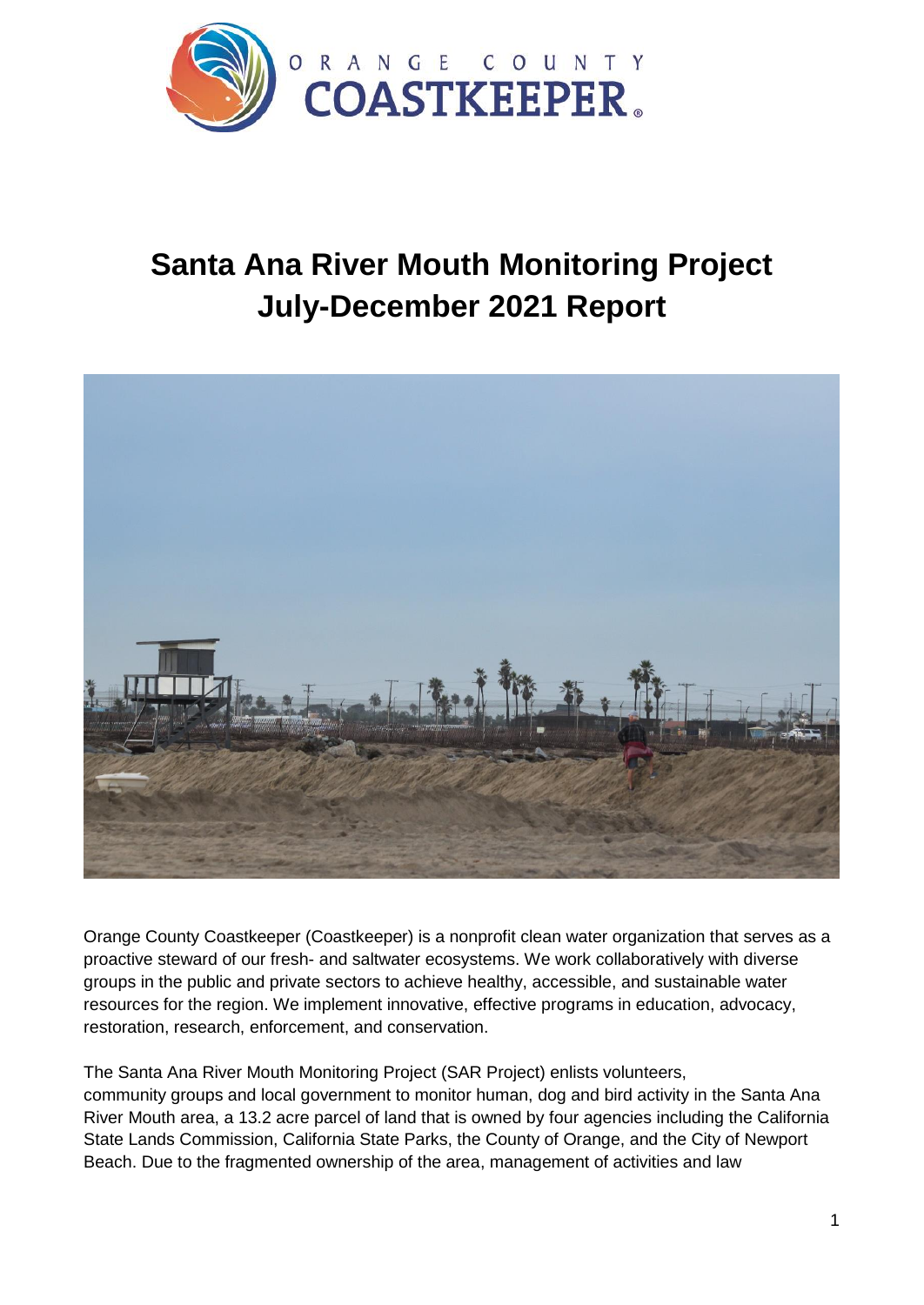enforcement in the area have been difficult. The second six months of the SAR Project covered in this report (July 2021 through December 2021) was run as an ongoing project by Orange County Coastkeeper (OCCK) with funding from the City of Newport Beach. The project is continuing with funding from the City of Newport Beach Community Grants Program and the Rose Foundation. The goal of the SAR project is to monitor human, dog and bird use of the area and to provide education and outreach to residents and visitors about the Wildlife Management Area at the Santa Ana River Mouth and the endangered species that reside within it.

## **Executive Summary**

After the initial program development of the pilot study, monitoring of the area began on February 9th, 2021. Final revisions of the study protocol were completed by March 23rd, 2021 and all subsequent surveys followed a standard protocol that is used for all surveys.

As of December 31st 2021, 63 surveys at the Santa Ana River Mouth were completed by 36 trained volunteers. In the 63 surveys collected, 1,506 people and 273 dogs were observed. Of the dogs 194 were off-leash and 79 on-leash. Dogs off-leash accounted for 71 percent the dogs observed. Law Enforcement Officers were present 7 times throughout all 63 surveys completed in this time period. No citations were observed to be issued.

On 12/19/2021, according to a volunteer, "…a law enforcement officer came down to the flood area and said something over the loudspeaker but no one could hear him. There were 18 dogs off leash during the 30 minutes I was there, and at least half of them were still there when the officer arrived. A couple of people went over to ask him what he said and then left. There were still at least 6 dogs still off leash when the officer drove away, and he was too far away for people to hear what he said. Today there were only 3 surfers out in the water when I arrived and I was delighted to see many shorebirds had returned to the south end of the beach, which was devoid of birds with dogs present. After 17 minutes a dog chased the entire flock off and only one gull returned within the next 15 minute period. I approached the couple and asked them if they knew that this beach had a requirement for their dogs to be on a leash. They said they knew, and that they come out there twice per day. I asked them if they had been issued any tickets and they said no. I called animal control to report the incident and took pictures of the couple and the dog for future reference. They left before animal control could arrive, within 10 minutes of the flushing incident and the birds still had not returned with over 5 minutes after the dog had left the area." Reports like this are common from volunteers, interns, and staff who spend time completing surveys.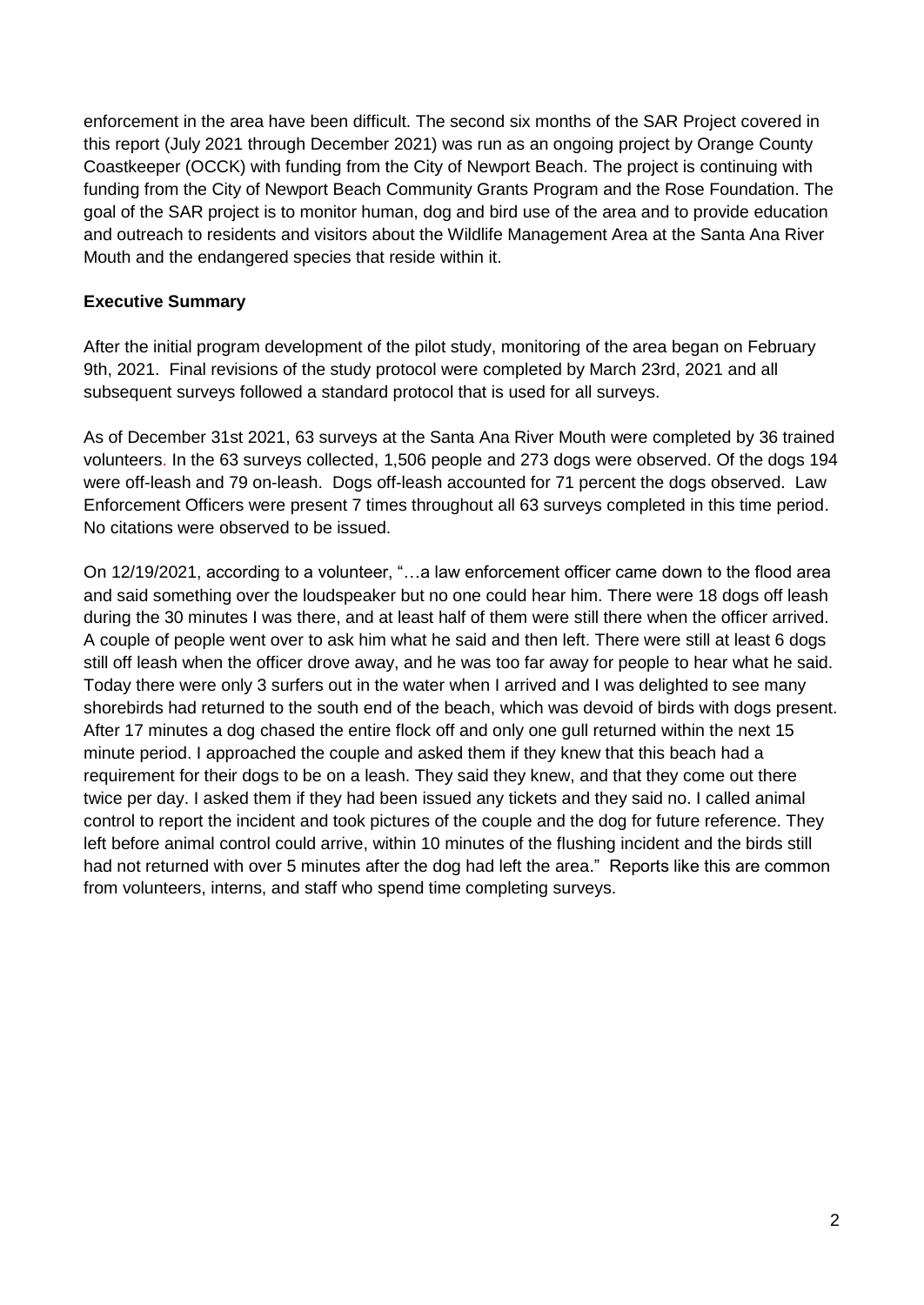#### **GRAPHS AND MAP**



(Map of Santa Ana River Mouth with property names overlaid to correlate with data sheets. California State Lands Commission property was split into North and South portions, divided by the location of the river mouth during surveys, to improve our ability to understand access use in the area better. **CASP**=California State Parks; **OC Flood**: Orange County Flood Control Channel; **CNB**= City of Newport Beach; **NORTH SLC** = North State Lands Commission; **SOUTH SLC**= South State Lands Commission)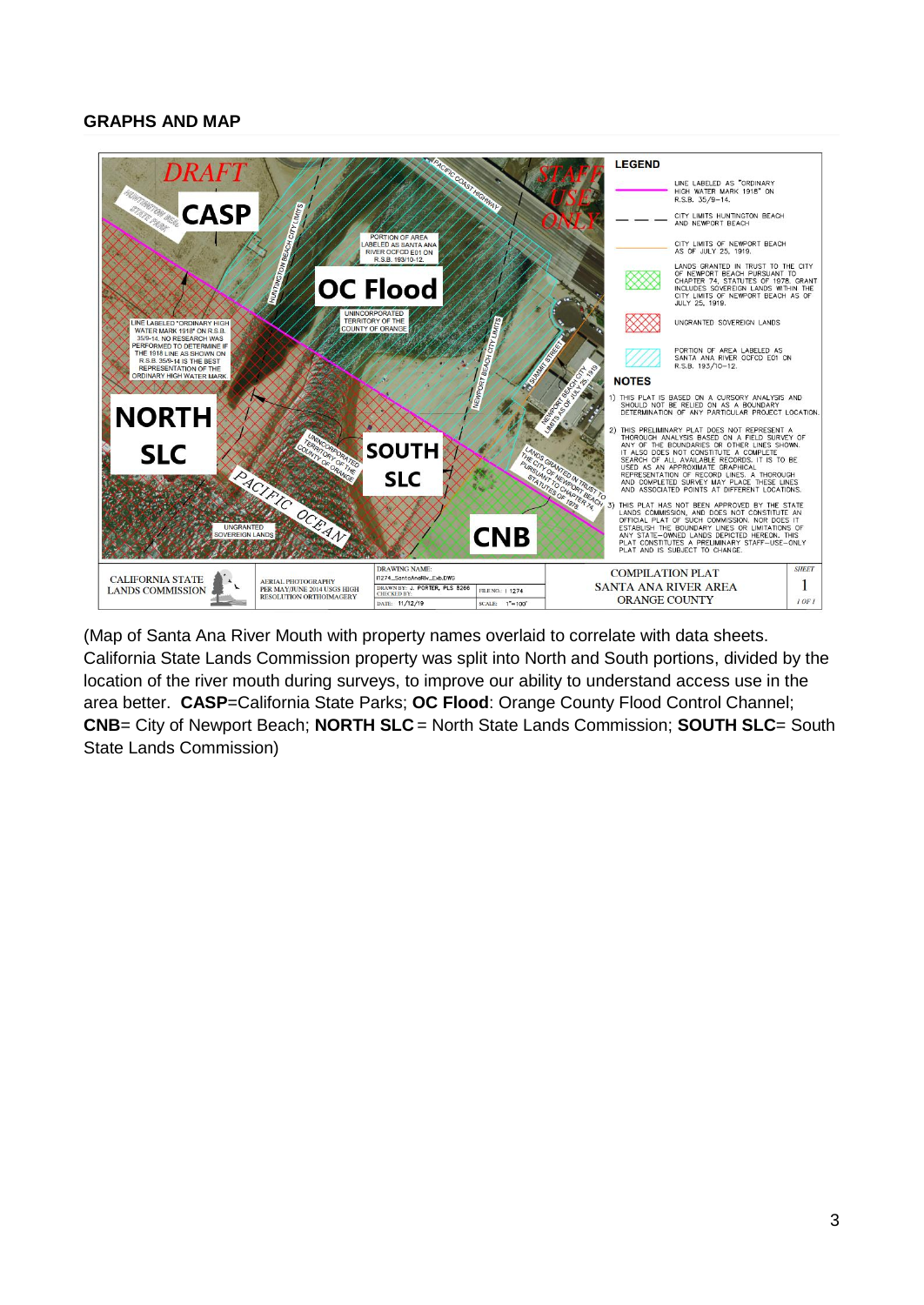Total number of visitors based on location:



Total number of dogs in the Santa Ana River Mouth Project Area:

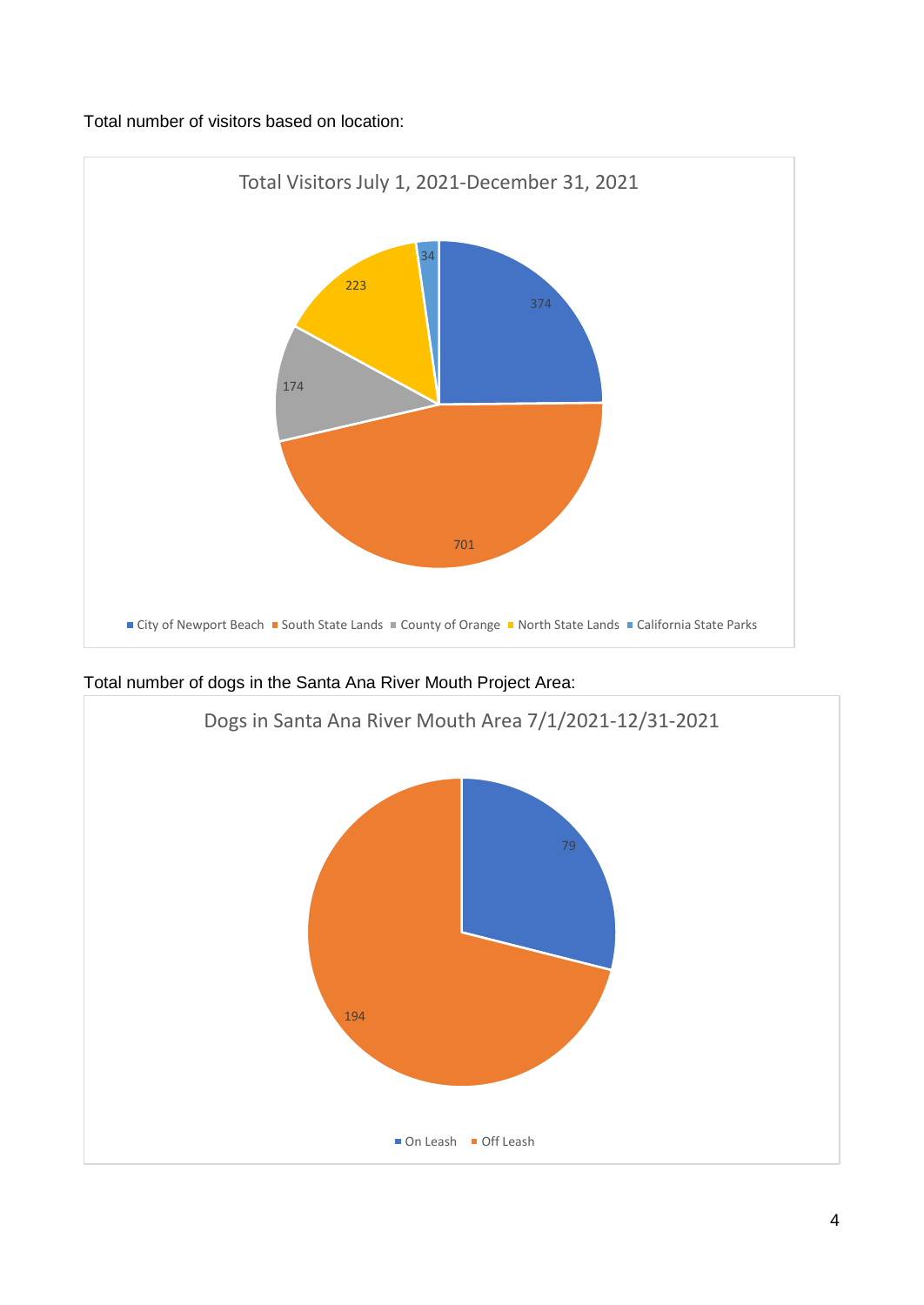## Locations of dogs recorded on leash:



Locations of dogs recorded off leash:

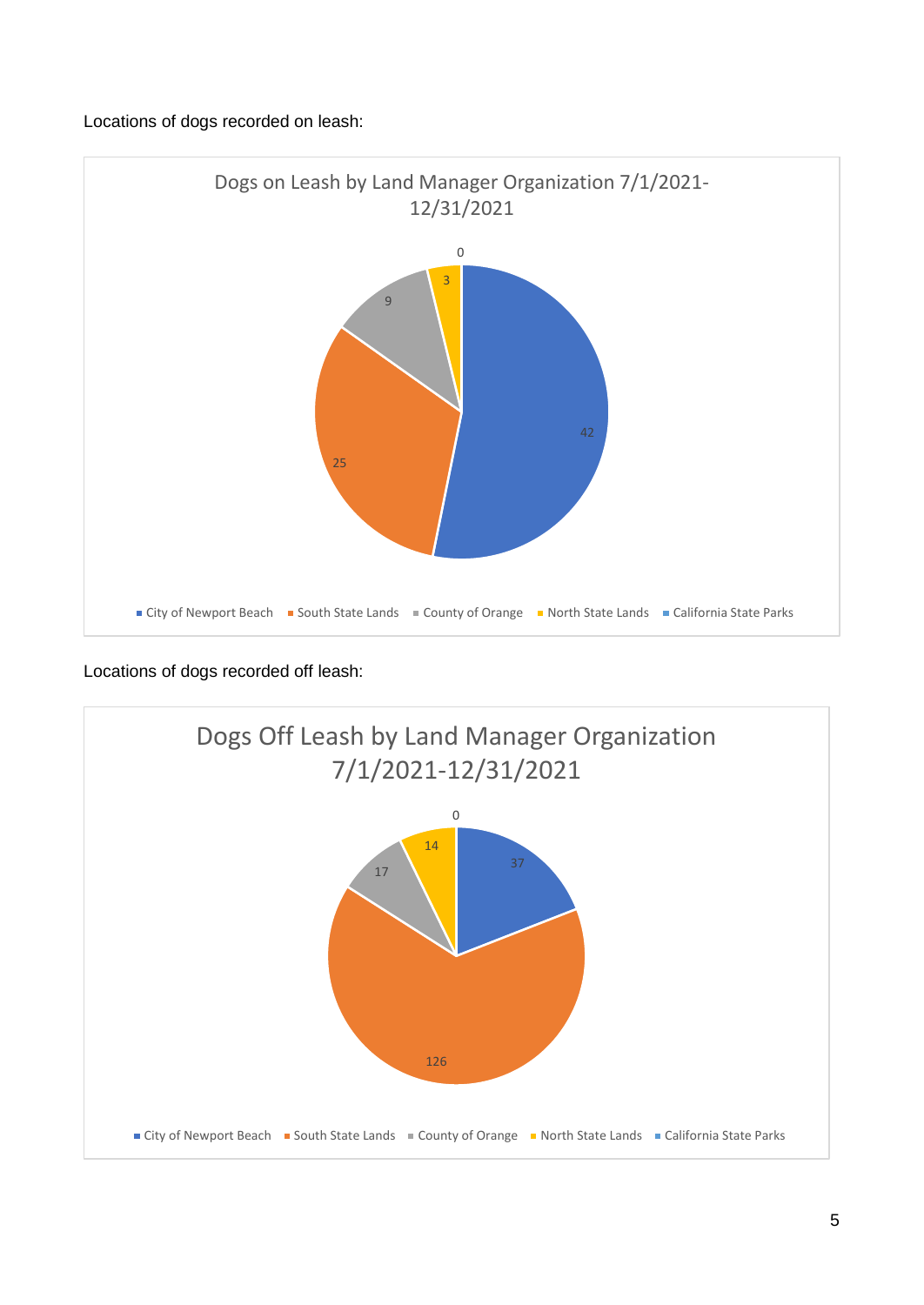## Recorded disturbances:



(Bird disturbance defined as when birds are present on a part of the beach and are approached by humans and/or dogs and they depart the beach.)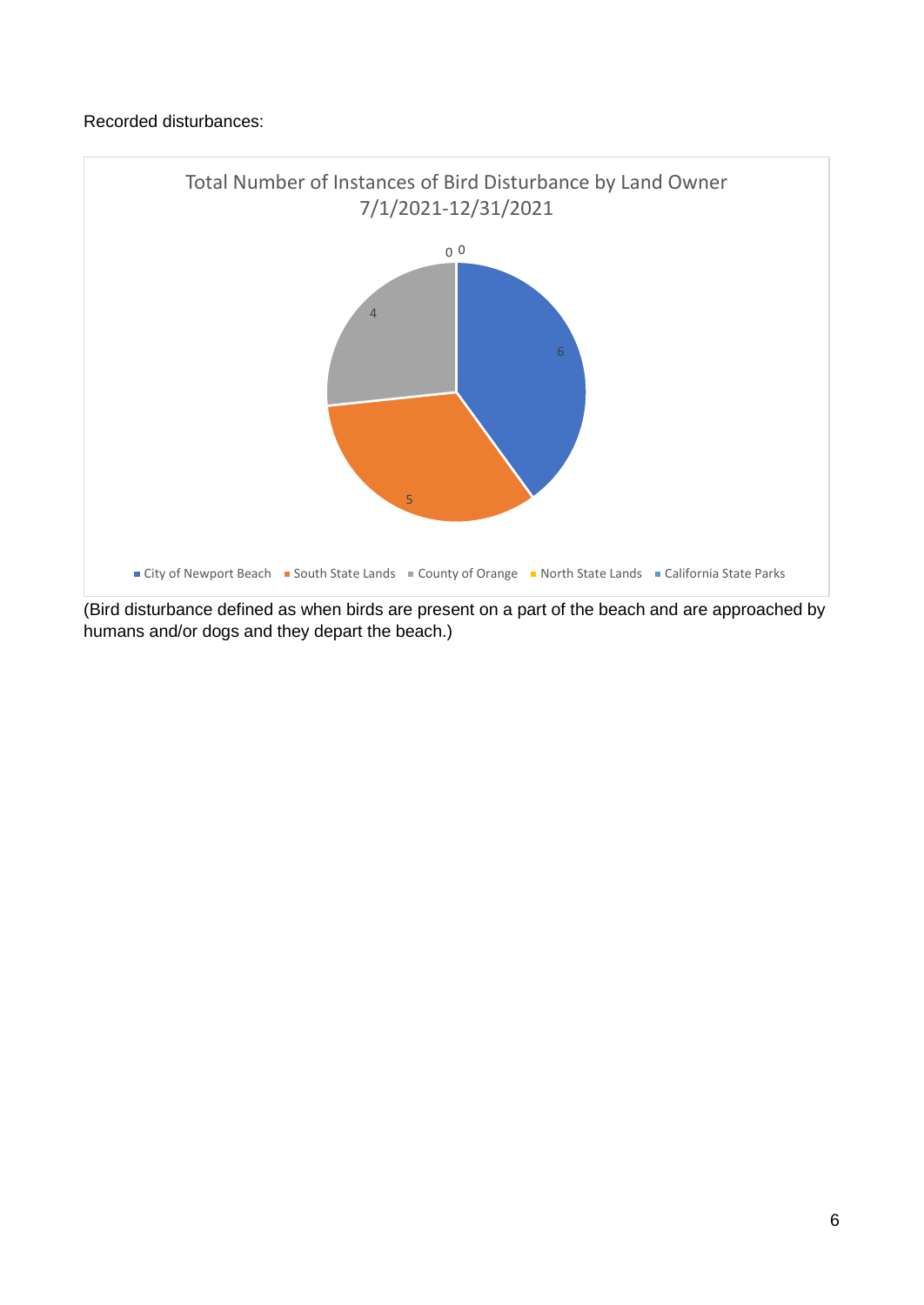

# **Training**

Training took place with two components, an online one hour Zoom training that took place in February 2021 was recorded and distributed to new volunteers along with training documents. Volunteers then met with Volunteer Coordinator Suzanne Welsh at the Santa Ana River Mouth to go over the monitoring protocol and the property map in person. Volunteers were trained to monitor human recreation use, dog use, and were instructed how to fill out the data sheet to track other uses like drones, disturbances to birds (where birds are approached by humans or dogs and leave the area), and to denote law enforcement officer presence.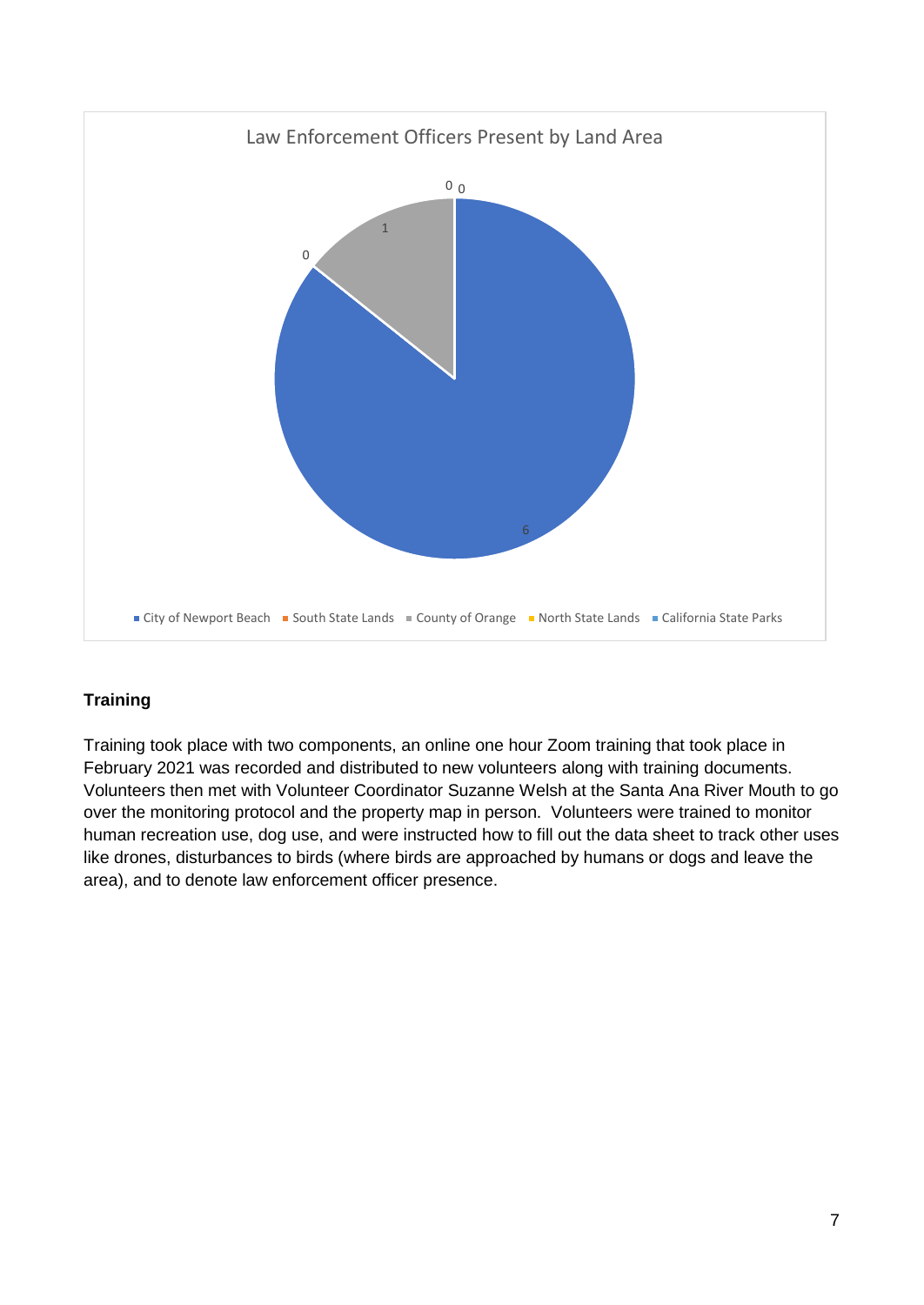#### **Outreach Table**



During this project Orange County Coastkeeper was able to conduct an outreach table for beach visitors. Visitors were given pamphlets detailing information about California Least Terns and Western Snowy Plovers. Additional information about the laws regarding dogs in the area and free biodegradable waste bags were provided to visitors as well. Between July 1, 2021 and December 31, 2021 the outreach table was set up three times. Challenges for our public outreach included issues with volunteer recruitment and retention, lack of funding for staff presence, the October 2021 oil spill, and a sand nourishment project that resulted in heavy machinery being used in the survey and outreach area from October through the end of the year. Overall OC Coastkeeper has engaged over 533 visitors with our outreach table (5 in person outreach events) and virtual outreach events in 2021. OC Coastkeeper participated in a virtual outreach event with California Surf Anglers in May of 2021 that has gained 393 views to date (

<https://www.facebook.com/726138938/videos/10159755567818939/> ) and in a segment produced by NBTV (Newport Beach TV) for local broadcast that's also available on the City of Newport Beach's website and YouTube pages (<https://www.youtube.com/watch?v=CF8svp1-r60> ).

#### **COVID-19 Impacts**

Due to the fluctuating nature of the COVID-19 pandemic, there have been ongoing issues with volunteer retention as public crowds grow and decline with the weather, especially in regards to staffing the outreach table with volunteers.